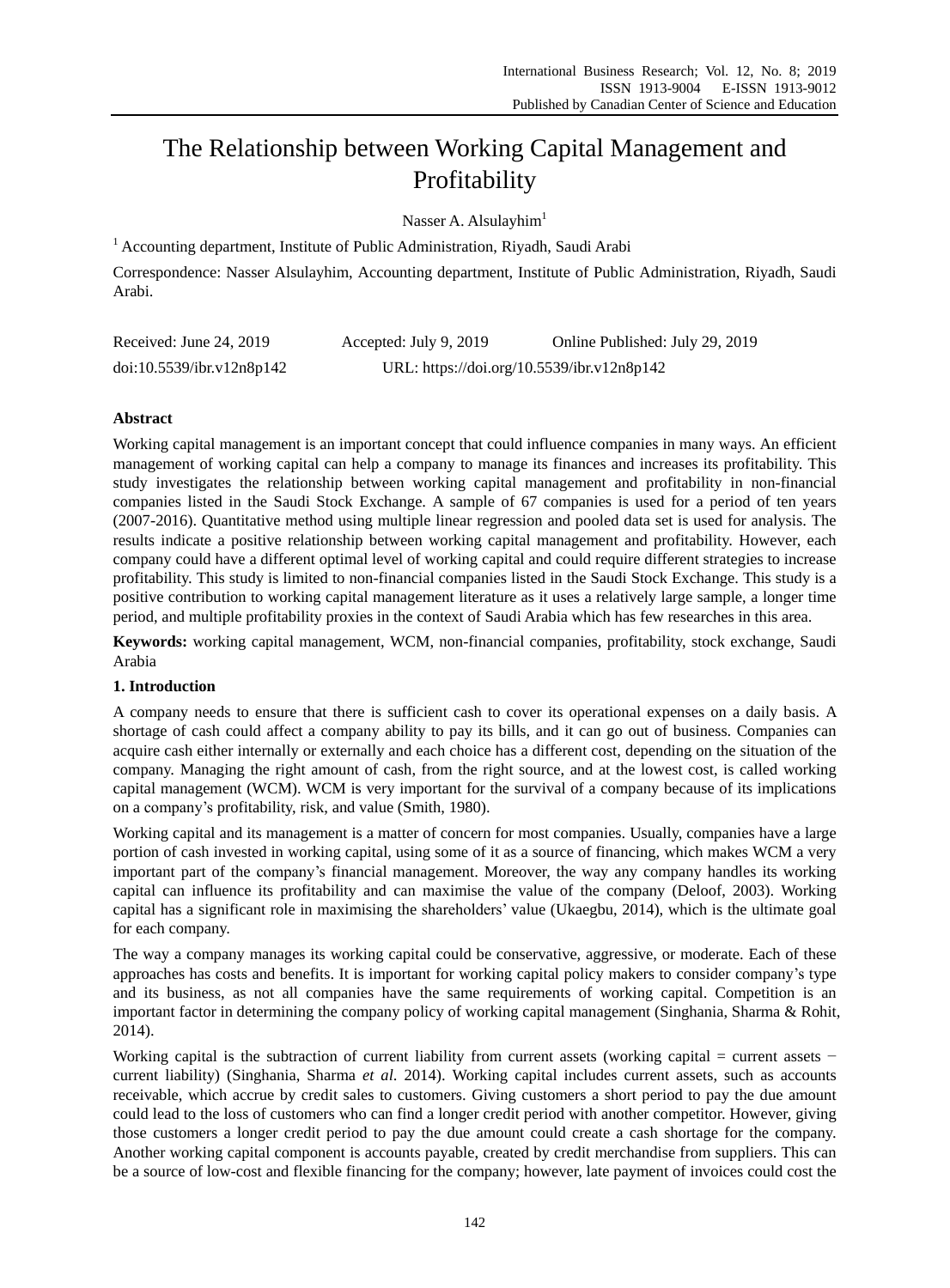company the benefit of any discounts for early payments (Deloof, 2003). Moreover, a company's liquidity problems can affect its level of goodwill and its credit rating (Singhania *et al.,* 2014).

Some studies have indicated that working capital appears to be more important during recessions as compare to boom (Enqvist, Graham & Nikkinen, 2014). They argued, in the presence of rapid economic fluctuations, the importance of WCM increases. Furthermore, a company with good management of working capital would be able to react quickly during recession (Ukaegbu, 2014), which can help it to avoid a financial crisis.

From the above introduction one can see the importance of WCM; however, there appears to be a lack of research regarding the relationship between WCM and profitability of companies in developing countries. Although a number of studies have been conducted on the relationship between WCM and profitability, most of them have focused on the United States (US) market. Furthermore, according to Madhou, Moosa and Ramiah (2015), the focus of previous empirical studies was limited to either specific industries (such as retail, manufacturing, and banking) or they are out-dated. The current paper aims to provide empirical evidence on the relationship between WCM and profitability of companies in Saudi Arabia, a major developing country. This study was conducted on non-financial companies listed on the Saudi Arabia Stock Exchange for a period of ten years (2007-2016), covering different economic conditions, including the 2008 world financial crisis.

#### *1.1 Literature Review*

#### *Previous results*

Many studies examined the relationship between working capital management, its components, and the companies profitability. The results revealed by those studies were mixed. Danuletiu (2010) investigated the relationship between profitability and WCM in a sample of twenty companies. The analysis presented a negative but weak correlation between profitability and WCM. The author explained this weak relationship by highlighting the fact that the companies used for the study were from different industrial sectors. Almazari (2013) examined the relationship between WCM and companies profitability in a sample of eight Saudi-listed companies of the cement industry. His sample covered the period between 2008-2012. He used cash conversion cycle (CCC) and its components as a method for measuring WCM. Gross operating profit (GOP) was used as in Almazari's study as a proxy of profitability. Using regression and correlation analysis, the author found that working capital management was positively associated with profitability. Other studies such as Rahman (2011), Usama (2012), and Ali and Ali (2012) also reported a positive relationship between profitability and WCM.

On the other hand, A study conducted by Eljelly (2004) discussed the relationship between liquidity measured by CCC and current ratio (CR) and profitability; and found a negative relationship. Eljelly included a sample of 29 Saudi-listed companies from three diffrent sectors including industry, agriculture, and services. The study covered the period of 1996-2000. The author observed that the profitability was negatively related to liquidity. Moreover, CR was observed to be the most significant measure that influenced profitability. Mohamad and Saad (2010) selected a random sample of 172 companies listed on Bursa Malaysia during 2003-2007 and analyse the impact of WCM on the profitability. The results of this study showed a negative relationship of three components of WCM on profitability. Ghaziani, Biabani and Zadeh (2012) found a significant and negative association between profitability and WCM. Arshad and Gondal (2013) conducted a study involving 21 companies listed on the stock exchange of Karachi during the years 2004-2010 and found that WCM had a significantly negative relationship with companies profitability.

Differently, a U-shape correlation were revealed by other studies. Baños-Caballero, García-Teruel Martinez-Solano (2014) noted the existence of a U-shape relationship between companies profitability and working capital. Mun and Jang (2015) also reported the same type of U-shape relationship between profitability and WCM in a sample of US restaurants.

#### *Measurements of WCM*

Previous studies have used various measurements of WCM (Ahmed *et al.,* 2016). The Most common measurements were CCC and its components (inventories, receivable, and payable), CR, and net trade cycle (NTC). Many studies including Raheman and Nasr (2007), Eljelly (2004), Singh and Pandey (2008), and Arshad and Gondal (2013) used CR as a measurement for WCM. But, the use of CR as a way of measuring WCM has often been criticized due to the reason that it calculates the company's liquidity at a particular time (Ukaegbu, 2014; Uyar, 2009).

CCC is the most used way to measure WCM. CCC shows the time lag between buying raw materials, converting them into finished goods, and cash collection from the process of sales (Deloof, 2003). Studies such as Singhania *et al.* (2014), Eljelly (2004), Deloof (2003), and Wang (2002), applied this measurement, either separately or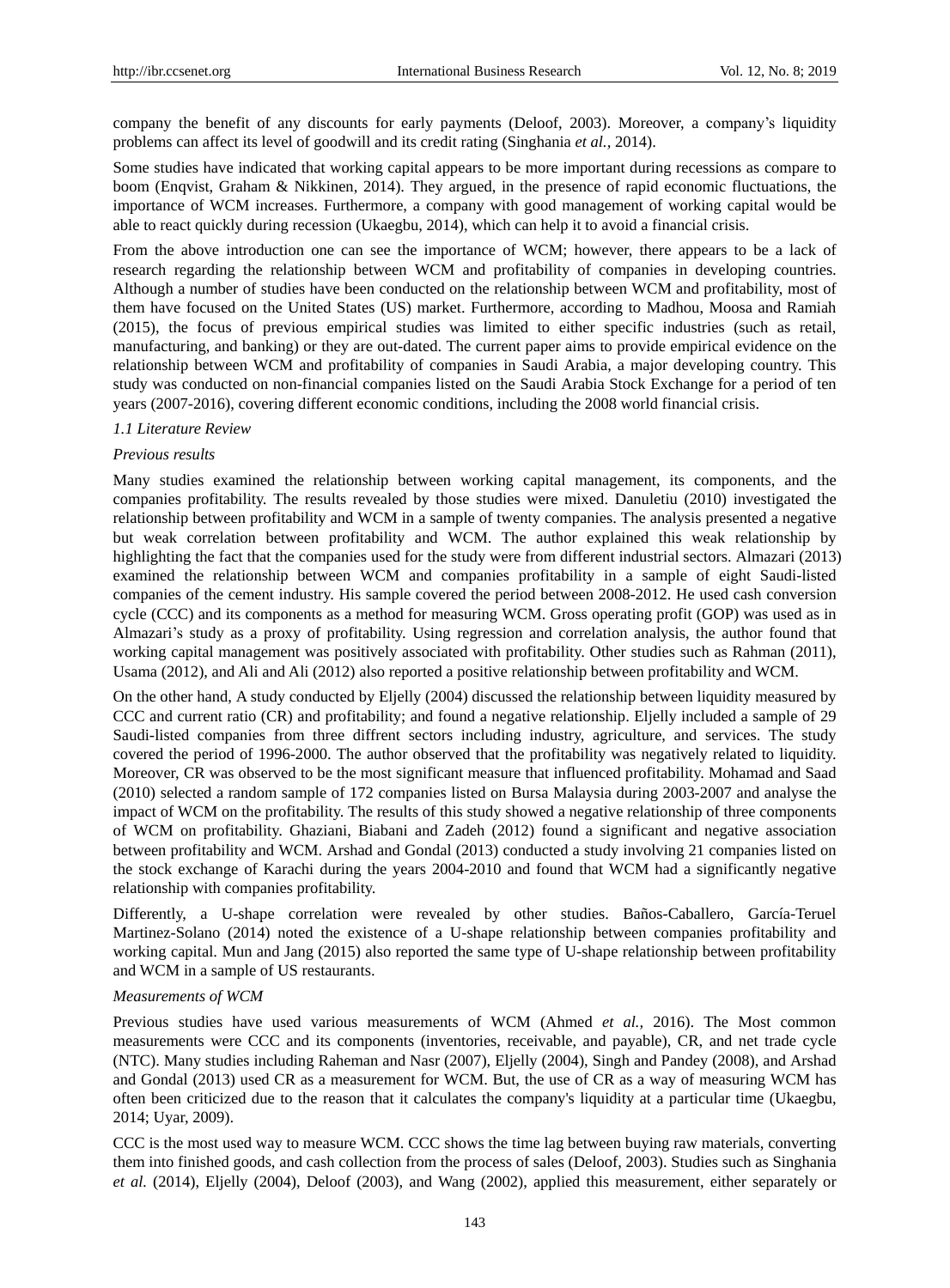along with some other measurements.

NTC also has been used as WCM mesurent in a number of studies. It is related to the trade (sales) cycle instead of the operation cycle. NTC, in other words, can be considered equivalent to CCC, but in form of sales percentage. Many studies, such as Baños-Caballero *et al*. (2014), Shin and Soenen (1998), Soenen (1993), applied NTC for measuring WCM. However, Raheman *et al*. (2010) NTC and CCC measure the liquidity in a different way compared to CR.

# *Profitability proxies*

Previous studies have used various profitability ratios as profitability proxies in examining the relationship between profitability and WCM. The most commonly used proxies are return on equity (ROE), return on assets (ROA), gross operating profit (GOP), return on capital employed (ROCE), and net operating profit (NOP). Some of the studies applied one profitability proxy, while others used more than one.

Studies such as Ahmed *et al.* (2016) and Enqvist *et al.* (2014) have used ROA as a profitability proxy. Although ROA may not be impacted by capital structure, it may be influenced by unnatural assets' growth (Barber and Lyon, 1996). ROE has been used by many researchers including Samiloglu and Akgun (2016), and Jose, Lancaster, Stevens (1996) and. ROE is less preferable profitability proxy due to the fact that it is influenced by the capital structure and it excludes all other amounts which are invested by debtors.

ROCE is another profitability proxy. It was used by Muhammad, Rehman, Waqas (2016) and Mohamad and Saad (2010). ROCE is a ratio of the return on employed capital (liabilities and equity). Using ROCE was limited in previous studies comparing to GOP, ROA, and NOP (Singh, Kumar & Colombage, 2017).

GOP is the most commonly used in previous studies (Almazari, 2013; Deloof, 2003; Singhania *et al.,* 2014). This is because GOP does not involve assets which are calculated by the historical costs like ROA. Moreover, GOP, unlike ROE is not influenced by capital structure. Furthermore, operating income used to measure GOP is often excluded from any type of obscurity which might be caused due to interest or tax (Barber and Lyon, 1996).

Finally, a number of previous studies have used NOP as a profitability proxy (Haron and Nomran, 2016; Raheman *et al.,* 2010). NOP is measured in a similar to GOP, but NOP includes overhead expenses.

#### *Economic conditions*

Economic conditions can influence financing decisions consequently affect WCM (Korajczyk & Levy, 2003). Although a number of studies have examined the effect of different economic conditions on the relationship between WCM and profitability, no constant results were obtained. Further studies could help to provide a clearer understanding Ukaegbu (2014). Enqvist *et al*. (2014) observed more obvious effect of WCM on profitability during poor economic conditions as compared to the good economic conditions. Haron and Nomran (2016) analyzed 57 Malaysian companies before, during, and after the 2008 global financial crisis. They observed that the relationship between WCM and profitability remains the same despite of the differences in economic condition.

#### *1.2 Research Objective and Questions*

The objective of this study is to determine if working capital management affect profitability of companies in Saudi Arabia through answering the following questions:

- Is there a relationship between WCM and the profitability of non-financial companies listed on the Stock Exchange of Saudi Arabia?
- If there is a relationship between WCM and the profitability of non-financial companies listed on the Saudi Arabia Stock Exchange, do economic conditions affect this relationship?
- If there is a relationship between profitability and WCM of non-financial companies listed on the Saudi Arabia Stock Exchange, does the company size affect this relationship?

#### *1.3 Research Hypothesis*

Previous studies have established different relationships between WCM and profitability in specific sectors. However, this study is considering all non-financial companies listed on the Stock Exchange of Saudi Arabia covering all non-financial sectors; which provide a comprehensive view.

H0: There is no relationship between WCM and profitability in non-financial companies listed in the Saudi Arabia Stock Exchange.

H1: There is a significant relationship between WCM and profitability in non-financial companies listed in the Saudi Arabia Stock Exchange if there is any significant relationship between current ratio (CR), receivable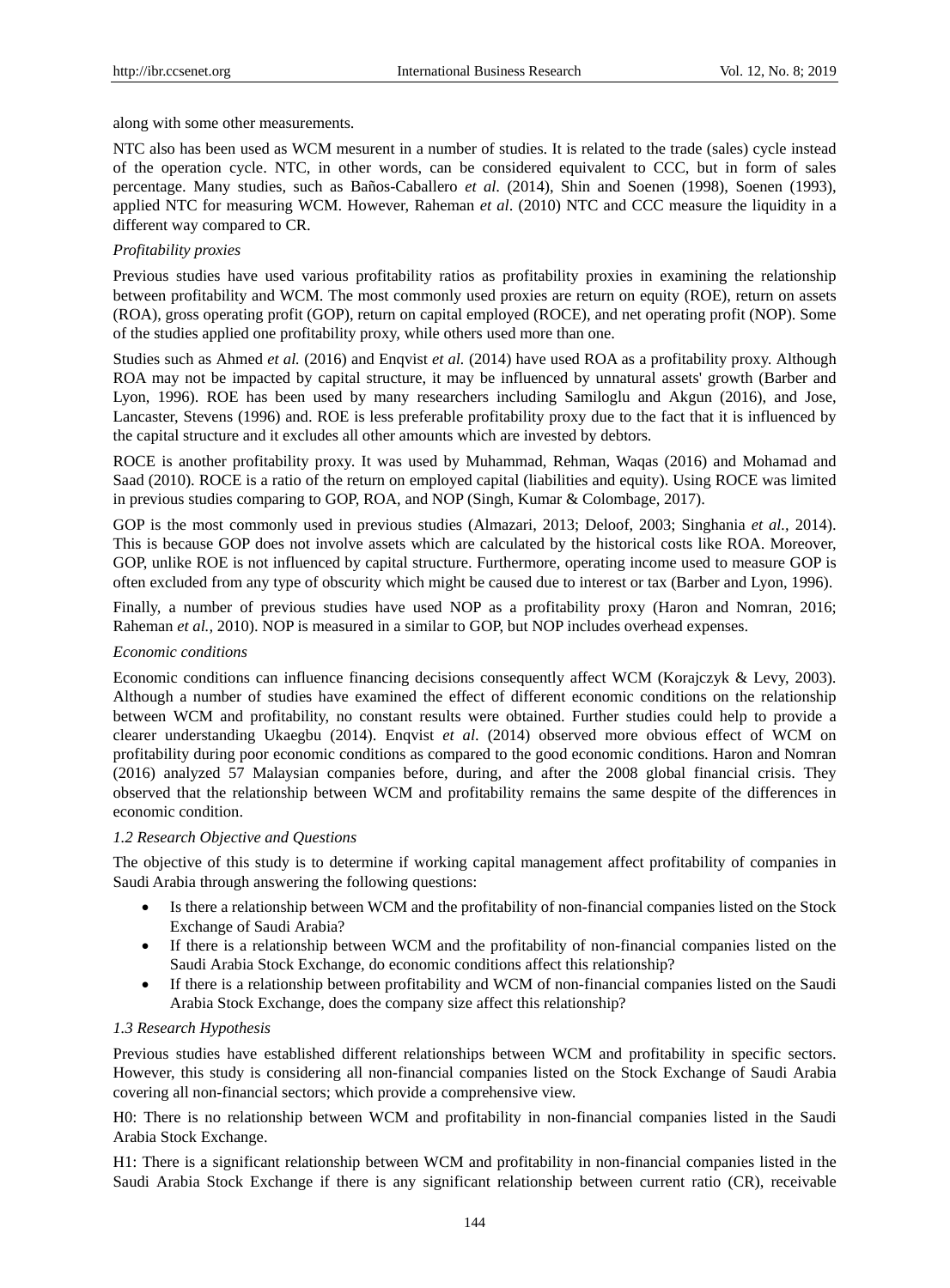collection period (RCP), accounts payable period (APP), or inventory period (INP) and Return on Assets (ROA), Return on Equity (ROE), Return on Capital Employed (ROCE), Gross Operating Profit (GOP), or Net Operating Profit (NOP).

In general, a short time in RCP means less investment in working capital, which suggests that company managers can create value for the company by reducing the number of days in accounts receivable (Deloof, 2003). Therefore, we expected to find a significantly inverse relationship between RCP and profitability. This produced the second hypothesis:

H2: There is a significant negative relationship between RCP and profitability in non-financial companies listed on the Stock Exchange of Saudi Arabia.

A high level of inventory is assumed to enhance sales and reduce the transaction costs (Petersen & Rajan, 1997; Lyngstadaas & Berg, 2016). Therefore, we predicted a positive relationship between INP and profitability, which led to the third hypothesis:

H3: There is a significant positive relationship between INP and profitability in non-financial companies listed on the Saudi Arabia Stock Exchange.

Suppliers may grant discounts to companies if they pay earlier, which reduces the cost of goods and increases profitability (Deloof, 2003; Lyngstadaas & Berg, 2016). Therefore, we expected an inverse or negative relationship between APP and profitability, which led to the fourth hypothesis:

H4: There is a significant negative relationship between APP and profitability in non-financial companies listed on the Saudi Arabia Stock Exchange.

Low level of liquidity could lead to a financial crisis (Ukaegbu, 2014). Companies with an appropriate liquidity position can cover their day-to-day operations and short-term debt (Ahmed *et al.,* 2016), which may increase profitability. Moreover, liquidity and profitability have been linked closely in previous studies (Samiloglu ad Akgun, 2016). Therefore, we expected to find a positive relationship between CR and profitability, which led to the fifth hypothesis:

H5: There is a significant positive relationship between CR and profitability in non-financial companies listed on the Saudi Arabia Stock Exchange.

Company size was included as a control variable in this study. Previous studies have shown different relationships between company size and profitability. We aimed to reveal any possible interaction between company size, WCM, and profitability. Therefore, the sixth hypothesis was:

H6: There is a strong relationship between size of the company and profitability in non-financial companies listed on the Saudi Arabia Stock Exchange.

Previous studies have shown that economic conditions can have an effect on the relationship between WCM and profitability, particularly in low economic conditions (Enqvist *et al.* 2014). Therefore, we expected that gross domestic product (GDP), as a measurement of economic conditions, would interact with the relationship between WCM and profitability, which led to the seventh hypothesis:

H7: GDP annual growth significantly affects the relationship between WCM and profitability in non-financial companies listed on the Saudi Arabia Stock Exchange.

## **2. Methodology**

## *2.1 Research Design*

This research used a quantitative approach and deductive reasoning, which begins by stating a set of hypotheses and then collecting data from a sample that represents the population to test those hypotheses. This approach is suitable for studies seeks to generalize its results on the study population.

## *2.2 Scope of the Research*

The scope of this research was limited to non-financial companies listed in the main Saudi Arabia Stock Exchange, as on 31 December 2016. The research focus was the ten year period from 2007- 2016. Tadawul, the official website for the Saudi Arabia Stock Exchange, revealed that for this period, the Saudi Stock Exchange listed 175 companies from 20 different sectors. These sectors included materials, services, energy, capital goods, food and staples, transportation, consumer apparel, consumer durables, consumer services, retailing, media, healthcare, beverages, pharma, insurance, real estate, banks, diversified financial, telecommunication, REITs, and utilities.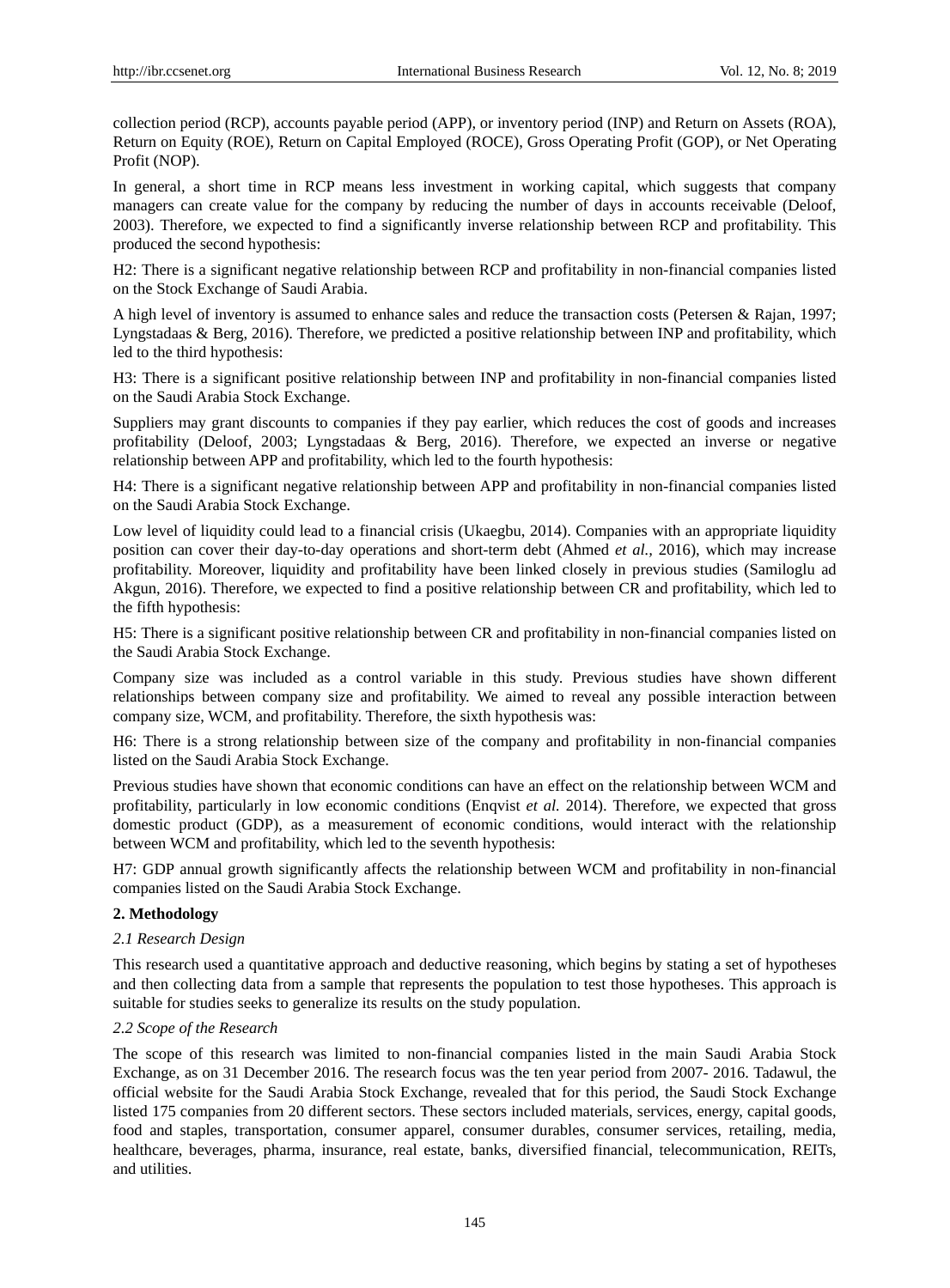# *2.3 Sample Selection*

As this study involved only non-financial companies, companies from the following sectors were excluded: banks, diversified financial, and insurance because they have different characteristics and accounting regulations from non-financial companies (Nurunnabi, 2017). Companies that did not have constant data over the ten years period (2007-2016) were excluded to ensure a valid result (Mun & Jang, 2015; Lyngstadaas & Berg, 2016; Singh *et al.*, 2017).

The final sample consisted of 670 company-year observation points, comprising data from 67 companies over the ten year period. The period of ten years was chosen to obtain a suitable number of observations covering a range of economic conditions and changes. The final sample covered all non-financial sectors and it included approximately 52% of the total number of non-financial listed companies, which was considered an appropriate representative sample of the population.

## *2.4 Data Collection*

To examine the relationship between WCM and profitability in non-financial companies listed in Saudi Arabia Stock Exchange, secondary data was used that was obtained from Orbis database. This database is well known for its reliability and has a universal acceptance (Ukaegbu, 2014). A number of filters were applied to find the data of non-financial companies listed in Saudi Arabia Stock Exchange and to exclude companies with missing data during the study period.

## *2.5 Variable Selection*

This study has used five profitability proxies as dependent variables: ROA, ROE, ROCE, GOP, and NOP. For independent variables, measurements of WCM, CCC components and CR were used. The CCC components were accounts receivable collection period (RCP), accounts payable period (APP), and inventory period (INP). Although CCC has been used extensively in previous studies, only *components* of CCC were included in this study's regression models because of the high collinearity between CCC and its components. CR has been identified as the most important liquidity measurement in previous studies in Saudi Arabia (Eljelly, 2004; Almazari, 2013). It has been used as a measurement of WCM because of the direct effect of WCM practices on companies' liquidity (Enqvist *et al.,* 2014).

Size of company (measured by sales) was included as a control variable in this study to test whether this factor affected the correlation between WCM and profitability. Previous studies have found different results regarding the effect of company size on profitability (Lyngstadaas & Berg, 2016). A number of studies have included company size as a control variable to enable an opposite analysis of WCM and company profitability (Deloof, 2003; Ukaegbu, 2014).

GDP annual growth was used in this current study as an independent variable to test whether the economic conditions affected the interrelationship between profitability and WCM. Generally, GDP is an indicator to check regular fluctuations in economic activity (Enqvist *et al.,* 2014), and economic conditions may have an effect on the investment level, profitability and working capital (Lyngstadaas and Berg, 2016). However, in current study, GDP annual growth was not included in the estimated models for the multiple linear regression analyses, but was used as a repeated measures analysis through ten observation points during the study period.

## *2.6 Data Analysis*

Five multiple regressions were run using SPSS (Allen & Bennett, 2012). Each independent variable included in the models (CR, RCP, INP, APP, and Size) was regressed against each dependent variable (ROA, ROE, ROCE, GOP, and NOP).

After the final models had been obtained, repeated measures using Saudi Arabia GDP annual growth for each of the ten years of the study period were applied to identify any significant effect of GDP on the slope of the obtained model. These tests were sufficient and appropriate for this study, and they were comparable with a number of previous studies (Eljelly, 2004; Almazari 2013; Pais & Gama, 2015; Samiloglu & Akgün, 2016).

## **3. Results**

Regression analyses were used to test how much of the variability of the dependant variable could be explained by the independent variables, using the following model:

ROA  $_{it} = \beta 0 + \beta 1 \, \text{CR}_{it} + \beta 2 \, \text{RCP}_{it} + \beta 3 \, \text{APP}_{it} + \beta 4 \, \text{INP}_{it} + \beta 5 \, \text{Size}_{it} + \varepsilon$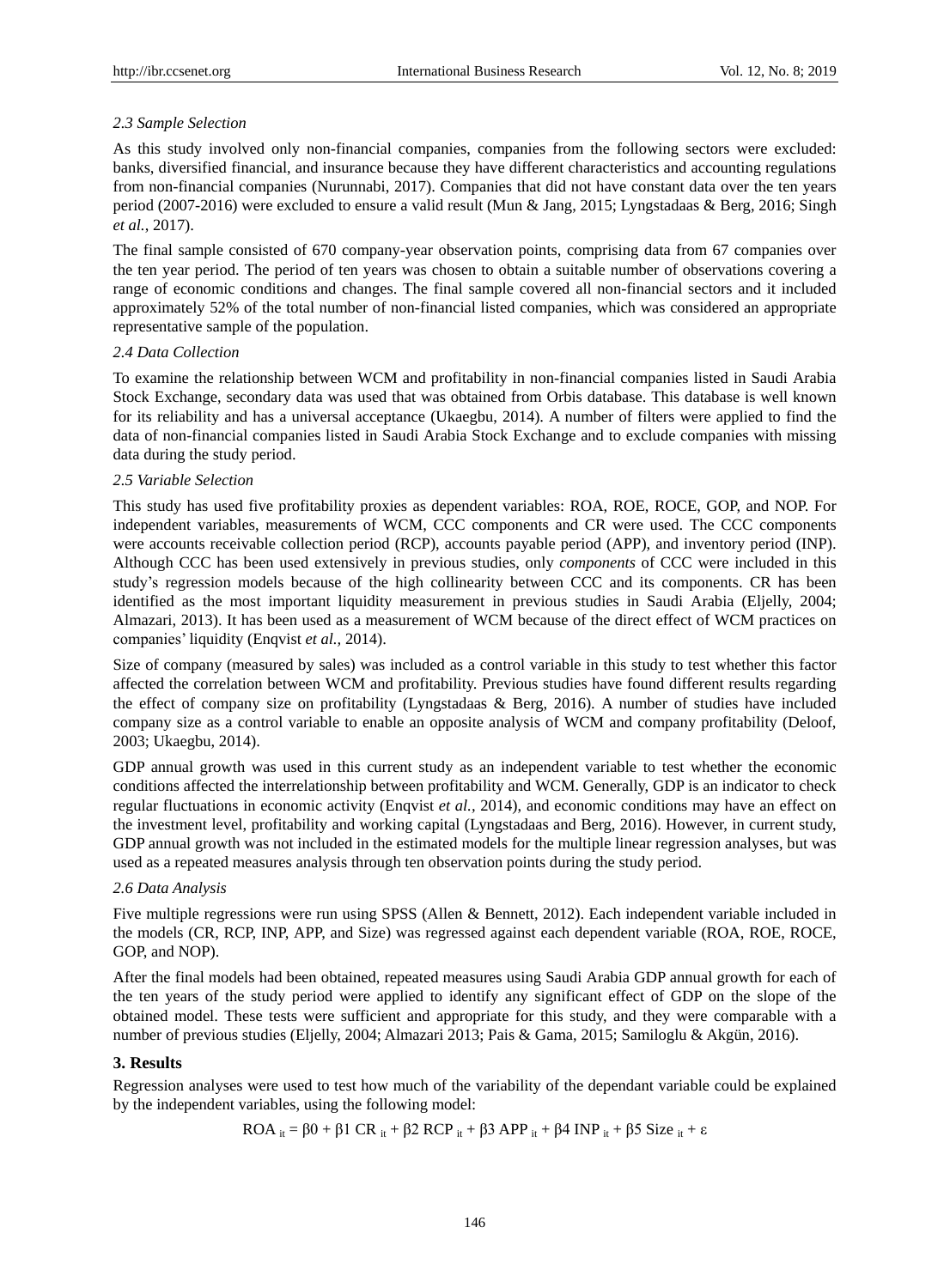|             |              |              | Standardized |          |       |              |            |
|-------------|--------------|--------------|--------------|----------|-------|--------------|------------|
|             | Standardized | Coefficients | Coefficient  |          |       | Collinearity | statistics |
| odel        | B            | Std. error   | <b>B</b> eta | t        | Sig.  | Tolerance    | VIF        |
| (Constant)  | 8.608        | .843         |              | 10.201   | .000. |              |            |
| CR          | .856         | .193         | .171         | 4.441    | .000  | .909         | 1.100      |
| <b>RCP</b>  | $-.017$      | .005         | $-.128$      | $-3.430$ | .001  | .979         | 1.022      |
| <b>INP</b>  | .010         | .020         | .018         | .485     | .628  | .971         | 1.030      |
| <b>APP</b>  | $-.046$      | .008         | $-.209$      | $-5.545$ | .000  | .953         | 1.049      |
| <b>Size</b> | .004         | .003         | .047         | 1.265    | .206  | .964         | 1.037      |

| Table 1. Relationship between ROA and other variables |  |  |  |  |
|-------------------------------------------------------|--|--|--|--|
|-------------------------------------------------------|--|--|--|--|

*Note.* ROA = Dependent variable

From the coefficients results (Table 1), the final model could be expressed as:

ROA it = .856 (CRit) − .017 (RCPit) − .046 (APPit) + .01 (INPit) + .004 (Size it) + 8.608

The model overall was statistically significant at  $p < .001$ ; however, the significance of each variable was different. CR and APP were statistically significant, at  $p < .001$ , RCP was statistically significant at  $p = .001$ , but INP and Size were not statistically significant. The collinearity results showed that every independent variable in the tested model was unique and predicted different parts of the dependent variable, which in this case was ROA.

Following model was used to test how much variability of ROE could be explained by independent variables:

ROE it =  $\beta$ 0 +  $\beta$ 1 CR it +  $\beta$ 2 RCP it +  $\beta$ 3 APP it +  $\beta$ 4 INP it +  $\beta$ 5 Size it + ε

| Table 2. Relationship between ROE and other variables |  |  |  |  |
|-------------------------------------------------------|--|--|--|--|
|-------------------------------------------------------|--|--|--|--|

|             |              |              | Standardized |          |      |              |            |
|-------------|--------------|--------------|--------------|----------|------|--------------|------------|
|             | Standardized | coefficients | Coefficient  |          |      | Collinearity | statistics |
| Model       | B            | Std. error   | Beta         |          | Sig. | Tolerance    | VIF        |
| (Constant)  | 15.059       | 1.268        |              | 11.878   | .000 |              |            |
| <b>CR</b>   | .273         | .290         | .037         | .944     | .346 | .909         | 1.100      |
| <b>RCP</b>  | $-.026$      | .008         | $-129$       | $-3.401$ | .001 | .979         | 1.022      |
| <b>INP</b>  | .020         | .030         | .026         | .673     | .501 | .971         | 1.030      |
| <b>APP</b>  | $-.060$      | .012         | $-.186$      | $-4.845$ | .000 | .953         | 1.049      |
| <b>Size</b> | .015         | .005         | .112         | 2.935    | .003 | .964         | 1.037      |

*Note.* ROE = Dependent variable

From the coefficients result (Table 2), the final model could be expressed as:

ROE it = .273 (CRit) − .026 (RCPit) − .06 (APPit) + .02 (INPit) + .015 (Size it) + 15.06

The model overall was statistically significant at  $p < .001$ ; however, the significance of each variable was different. RCP and APP were statistically significant at  $p \le 0.001$ , Size was statistically significant at  $p < 0.05$ , but CR and INP were not statistically significant. The collinearity results showed that every independent variable in the tested model was unique and predicted different parts of the dependent variable, which in this case was ROE.

Following model was used to test how much variability of ROCE could be explained by independent variables:

ROCE  $_{it} = \beta 0 + \beta 1 \, \text{CR}_{it} + \beta 2 \, \text{RCP}_{it} + \beta 3 \, \text{APP}_{it} + \beta 4 \, \text{INP}_{it} + \beta 5 \, \text{Size}_{it} + \varepsilon$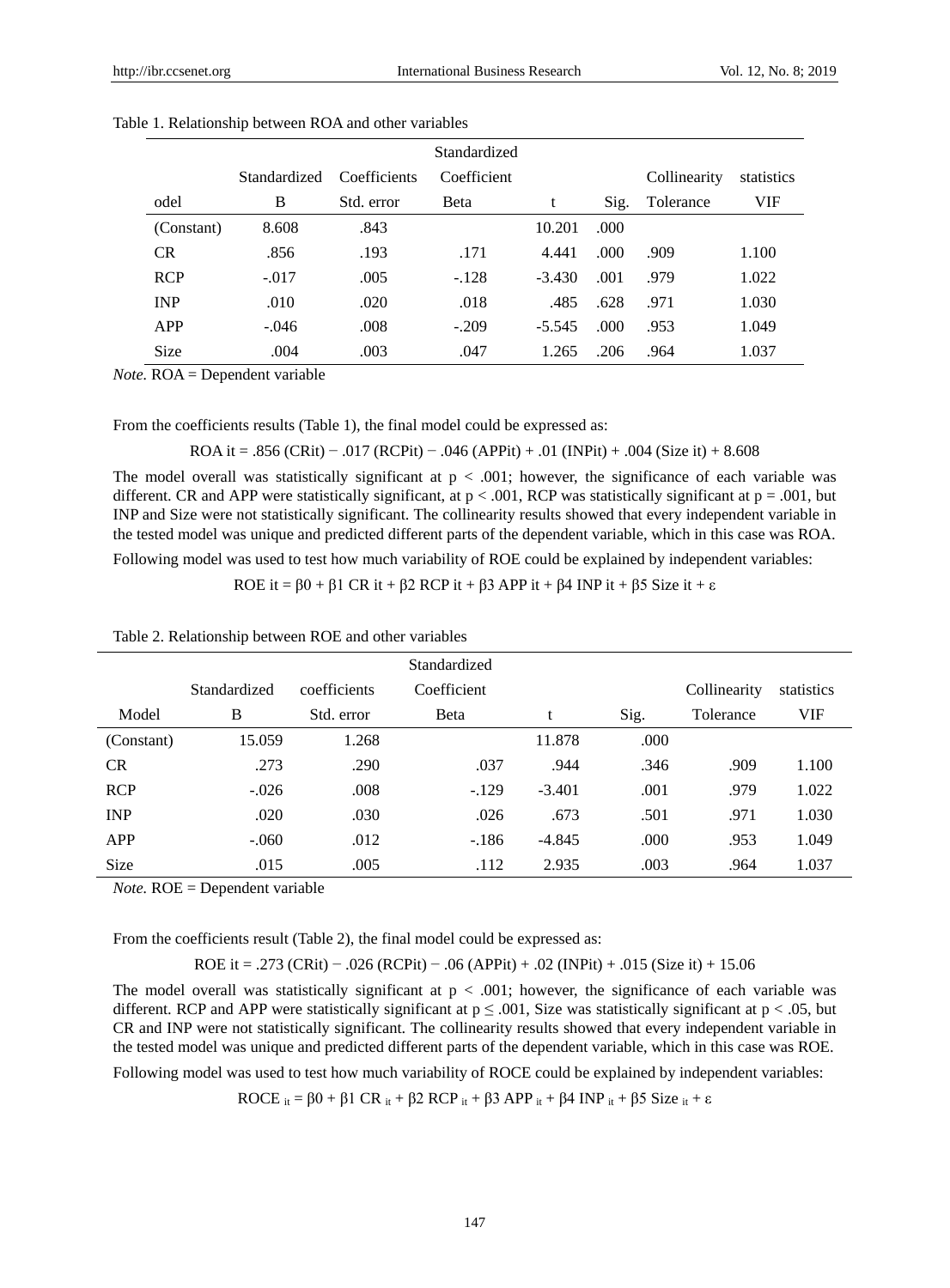|             |              |              | Standardized |          |      |              |            |  |
|-------------|--------------|--------------|--------------|----------|------|--------------|------------|--|
|             | Standardized | coefficients | Coefficient  |          |      | Collinearity | statistics |  |
| Model       | B            | Std. error   | <b>B</b> eta | t        | Sig. | Tolerance    | VIF        |  |
| (Constant)  | 11.494       | 1.392        |              | 8.258    | .000 |              |            |  |
| <b>CR</b>   | .622         | .352         | .083         | 1.767    | .078 | .878         | 1.139      |  |
| <b>RCP</b>  | $-.015$      | .008         | $-.081$      | $-1.775$ | .077 | .952         | 1.051      |  |
| <b>INP</b>  | .060         | .030         | .091         | 2.011    | .045 | .967         | 1.034      |  |
| <b>APP</b>  | $-.018$      | .018         | $-.047$      | $-1.005$ | .315 | .889         | 1.124      |  |
| <b>Size</b> | .005         | .005         | .045         | .994     | .321 | .940         | 1.064      |  |

| Table 3. Relationship between ROCE and other variables |  |  |  |  |
|--------------------------------------------------------|--|--|--|--|
|--------------------------------------------------------|--|--|--|--|

*Note.* ROCE = Dependent variable

From the coefficients result (Table 3), the final model could be expressed as:

ROCE it = .622 (CRit) - .015 (RCPit) - .018 (APPit) + .06 (INPit) + .005 (Size it) + 11.494

The model overall was statistically significant at  $p < .05$ ; however, the significance of each variable was different. Only INP was statistically significant at  $p < .05$ ; however, the rest of the variables were not statistically significant.

Following model was used to test how much variability of GOP could be explained by independent variables:

GOP  $_{it} = \beta 0 + \beta 1 \, \text{CR}_{it} + \beta 2 \, \text{RCP}_{it} + \beta 3 \, \text{APP}_{it} + \beta 4 \, \text{INP}_{it} + \beta 5 \, \text{Size}_{it} + \epsilon$ 

Table 4. Relationship between GOP and other variables

|             |              |              | Standardized |          |      |              |            |
|-------------|--------------|--------------|--------------|----------|------|--------------|------------|
|             | Standardized | coefficients | Coefficient  |          |      | Collinearity | statistics |
| Model       | B            | Std. error   | Beta         | t        | Sig. | Tolerance    | <b>VIF</b> |
| (Constant)  | 34.701       | 1.717        |              | 20.207   | .000 |              |            |
| <b>CR</b>   | 2.334        | .392         | .229         | 5.949    | .000 | .909         | 1.100      |
| <b>RCP</b>  | .016         | .010         | .056         | 1.514    | .130 | .979         | 1.022      |
| <b>INP</b>  | .104         | .040         | .096         | 2.594    | .010 | .971         | 1.030      |
| APP         | $-.078$      | .017         | $-.174$      | $-4.630$ | .000 | .953         | 1.049      |
| <b>Size</b> | $-.005$      | .007         | $-.029$      | $-.775$  | .439 | .964         | 1.037      |

*Note.* GOP = Dependent variable

From the coefficients results (Table 4), the final model could be expressed as:

GOP it = 2.33 (CRit) + .016 (RCPit) − .078 (APPit) + .104 (INPit) − .005 (Size it) + 34.701

The model overall was statistically significant (at  $p < .001$ ); however, the significance of each variable was different. CR and APP were statistically significant, at  $p < .001$ ), INP was statistically significant, at  $p < .05$ ), but RCP and Size were not statistically significant. The collinearity results showed that every independent variable in the tested model was unique and predicted different parts of the dependent variable, which in this case was GOP.

Following model was used to test how much variability of NOP could be explained or predicted by independent variables:

NOP  $_{it}$  = β0 + β1 CR  $_{it}$  + β2 RCP  $_{it}$  + β3 APP  $_{it}$  + β4 INP  $_{it}$  + β5 Size  $_{it}$  + ε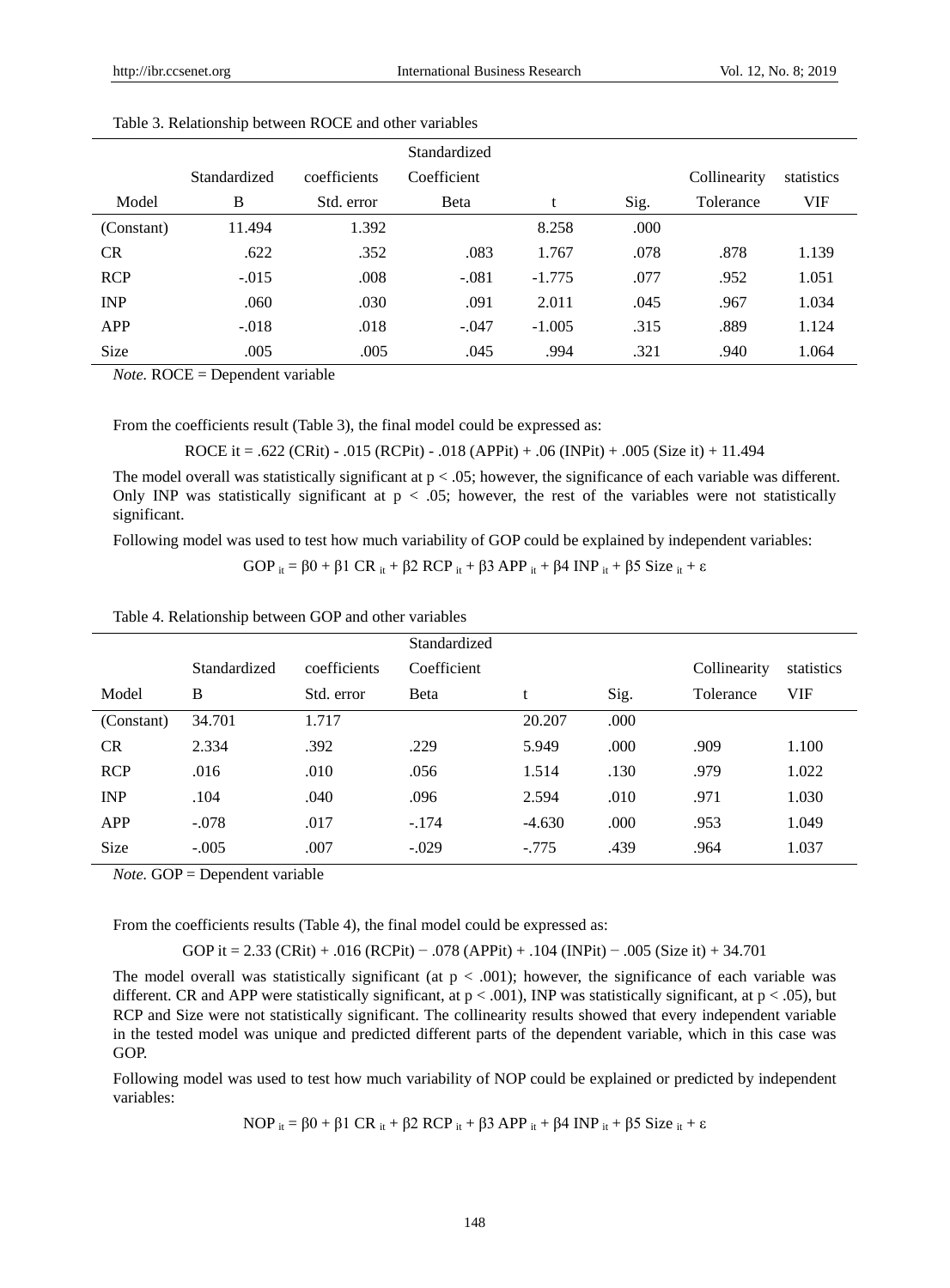|             | Standardized | coefficients | Standardized<br>Coefficient |          |      | Collinearity | statistics |
|-------------|--------------|--------------|-----------------------------|----------|------|--------------|------------|
| Model       | B            | Std. error   | <b>Beta</b>                 |          | Sig. | Tolerance    | VIF        |
| (Constant)  | 16.593       | 1.779        |                             | 9.326    | .000 |              |            |
| <b>CR</b>   | 2.652        | .405         | .247                        | 6.551    | .000 | .911         | 1.098      |
| <b>RCP</b>  | $-.017$      | .011         | $-.060$                     | $-1.635$ | .103 | .977         | 1.023      |
| <b>INP</b>  | .107         | .041         | .094                        | 2.581    | .010 | .971         | 1.029      |
| APP         | $-.114$      | .018         | $-.228$                     | $-6.176$ | .000 | .953         | 1.049      |
| <b>Size</b> | .005         | .007         | .024                        | .658     | .511 | .963         | 1.038      |

| Table 5. Relationship between NOP and other variables |  |  |  |  |
|-------------------------------------------------------|--|--|--|--|
|-------------------------------------------------------|--|--|--|--|

*Note.* NOP = Dependent variable

From the coefficients results (Table 5), the final model could be expressed as:

NOP it = 2.65 (CRit) − .017 (RCPit) − .114 (APPit) + .15 (INPit) + .005 (Size it) + 16.6

The model overall was statistically significant at  $p < .001$ ; however, the significance of each variable was different. CR and APP were statistically significant, at p < .001, INP was statistically significant, at p < .05, but RCP and Size were not statistically significant. The collinearity results showed that every independent variable in the tested model was unique and predicted different part of the dependent variable, which in this case was NOP.

Saudi economy passed through different economic conditions during 2007-2016, with fluctuating figures for GDP growth. Figures obtained from the World Bank website showed ten different GDP growth percentages for these years, which were applied in this study. The NOP model was applied to identify any significant effect of GDP on the regression slope, because NOP was the profitability proxy that was most explained by the independent variables of this study.

|  | Table 6. Type III tests of fixed effects |  |  |  |
|--|------------------------------------------|--|--|--|
|--|------------------------------------------|--|--|--|

| Source                    | Numerator | Denominator |         | Sig.  |
|---------------------------|-----------|-------------|---------|-------|
|                           | dt        |             |         |       |
| Intercept                 |           | 646.531     | 599.120 | .000  |
| GDP                       |           | 138.398     | 1.386   | 0.200 |
| $\mathbf{v}$ $\mathbf{v}$ |           |             |         |       |

Note. NOP = Dependent variable

The results shown in Table 6 indicated that annual GDP growth had no significant effect on the regression model. This indicated that the relationship between WCM and profitability remained significant in different economic conditions and GDP had no significant effect on the examined relationship.

#### **4. Discussion**

The results presented have shown the relationship between WCM and various profitability proxies (ROA, ROE, ROCE, GOP, and NOP). The results have shown more than one statistically significant relationship between the profitability proxies and the independent variables. Therefore, H1, H2, H4, and H5 were accepted. However, H3, H6, and H7 were rejected.

The results of this study showed a statistically significant negative relationship between RCP and profitability. This result matches with a number of previous studies, such as Deloof (2003), Enqvist *et al.* (2014), Ukaegbu (2014), and Pais and Gama (2015). This means that managers may increase the company profitability by decreasing the number of days of the RCP.

The APP is the number of days that a company waits to pay its suppliers. The results of this study showed a statistically significant negative relationship between APP and profitability. This result concurs with a number of previous studies, such as Deloof (2003), Enqvist *et al.* (2014), Afrifa (2015), and Samiloglu and Akgun (2016). According to the results of this study, a company could increase its profitability by accelerating its payments to suppliers, as companies that paid sooner could take advantage of discount opportunities from suppliers.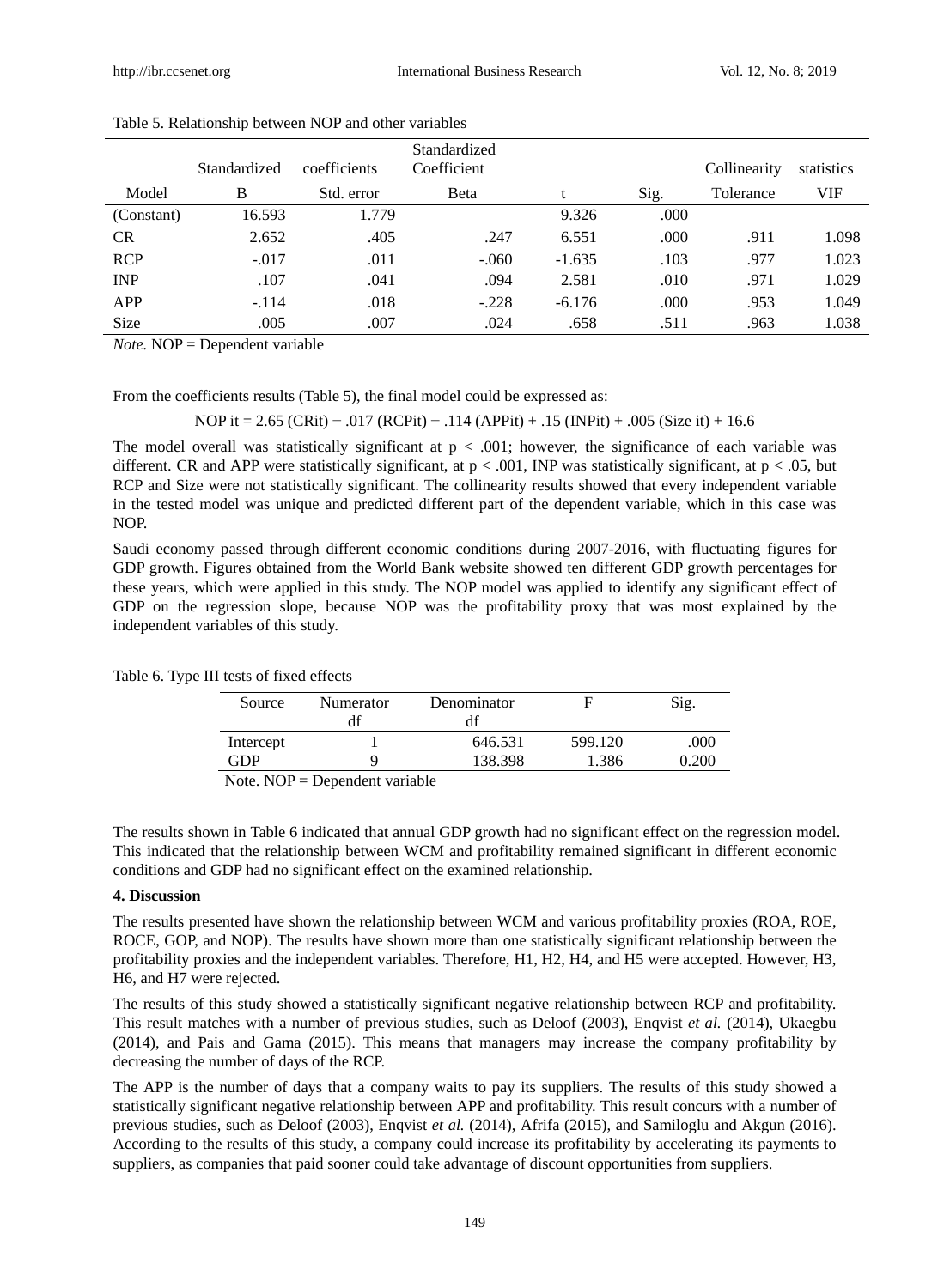The results show a positive (though not statistically significant) relationship between inventory turnover and profitability which agrees with a number of previous studies, such as Enqvist *et al.* (2014), Ukaegbu (2014), Afrifa (2015), and Samiloglu and Akgun (2016) who argued that increasing inventory turnover reduces holding costs such as rent of warehouse, insurance, and unnecessarily tying funds to inventory, which could lead to increase profitability. Conversely, Deloof (2003) argued that high inventory could lead to higher sales and reduce the risk of a stock-out, which could increase profitability. The results showed a weak relationship between INP and profitability, support both theories, indicating that it is not a linear relationship; however, the best WCM decision would be obtaining the right amount of inventory to reduce holding costs but not cause a shortage in the inventory.

The results indicate that CR is the most important variable that predicts profitability, which agrees with the results of previous studies in Saudi Arabia (Eljelly, 2004; Almazari, 2013). However, those studies found a negative relationship between CR and profitability, whereas our results showed a positive relationship between CR and profitability. While many changes have occurred since the time of those earlier studies, the results of this study could be an important indicator that the relationship between WCM and profitability is not linear.

The results showed a statistically positive relationship between WCM, measured by CR, RCP, APP, INP, and profitability; however, this was a weak linear relationship. A number of previous studies have tried to tie good WCM to specific practices, such as increasing or decreasing CR, RCP, APP, and INP. However, comparing our results with those of previous studies, we argue that good WCM takes place when a manager develops the most suitable strategy for the company, whether it is decreasing or increasing working capital components.

This study found a statistically significant positive relationship between company size and profitability, using ROE as a proxy. This positive relationship agrees with previous studies, such as Ukaegbu (2014), Pais and Gama (2015), Lyngstadaas and Berg (2016), and Samiloglu and Akgun (2016). However, we could not find a significant relationship between Size and the other profitability proxies.

Previous studies have argued that the condition of the economy affects the relationship between WCM and profitability especially in recession (Enqvist *et al.,* 2014; Singhania *et al.,* 2014; Ukaegbu, 2014). However, we could not find a significant effect of GDP, as an economy condition proxy, on the relationship between WCM and profitability. One explanation of this could be that economic condition does not affect this relationship and it remains significant in all economic states. Future studies can test this relationship in a different period or in a different market in which there is more obvious economic fluctuations.

To conclude, the results show a statistically significant positive relationship between WCM and profitability. However, it was a weak linear relationship. It indicated that no single constant practice or WCM strategy would suit every company. The results showed a significant relationship between company size and working capital management, which could be a sign that such corporate characteristics could affect the optimal level of working capital, which affects profitability. Finally, this study could not find a significant effect of GDP on the tested relationship which support the argument that WCM remains significant regardless of the economic condition.

The major limitation of this study is its generalizability. It is limited to non-financial companies listed on the Saudi Arabia Stock Exchange. The results indicate a weak linear relationship between WCM and profitability, indicating that no single constant practice or strategy would suit every company, managers should identify the optimal level of working capital that suits their company's situation. Previous studies in other countries have shown different relationships between WCM and profitability, which could indicate that there are other variables affecting this relationship, and therefore, the results of this study cannot be generalized to other countries.

#### **Acknowledgements**

This study was supported by the Institute of Public Administration in Saudi Arabia and the Saudi Culture Mission in Australia. Also, I would like to express my very great appreciation to Ms. Sadia Qumber for her help in editing the manuscript.

#### **References**

- Ali, A., & Ali, S. A. (2012). Working capital management: Is it really affects the profitability? Evidence from Pakistan. *Global Journal of Management and Business Research, 12*(17).
- Afrifa, G. A. (2015). Working capital management practices and profitability of AIM listed SMEs. *Journal of Enterprising Culture, 23*(01), 1-23. https://doi.org/10.1142/S0218495815500016
- Ahmed, Z., Awan, M. Z., Safdar, M. Z., Hasnain, T., & Kamran, M. (2016). A nexus between working capital management and profitability: A case study of pharmaceutical sector in Pakistan. *International Journal of Economics and Financial Issues, 6*(3S), 153-160.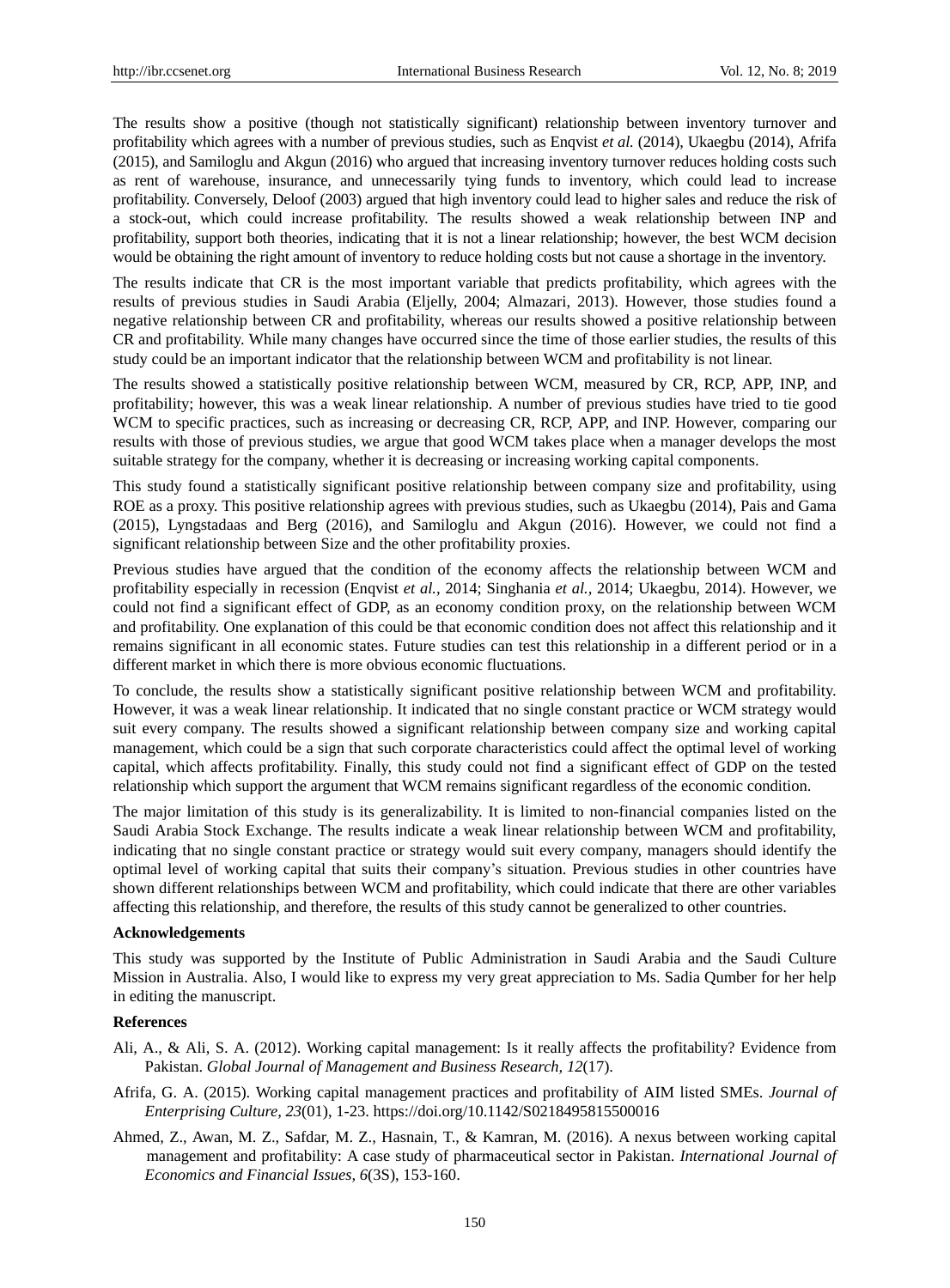- Almazari, A. A. (2013). The relationship between working capital management and profitability: evidence fromSaudi cement companies. *British Journal of Economics, Management & Trade, 4*(1), 146-157. https://doi.org/10.9734/BJEMT/2014/5427
- Allen, P., & Bennett, K. (2012). *SPSS Statistics-A Practical Guide*. Cengage Learning: Australia Pty Ltd.
- Arshad, Z., & Gondal, M. Y. (2013). Impact of working capital management on profitability a case of the Pakistan cement industry. *Interdisciplinary Journal of Contemporary Research in Business, 5*(2), 384-390.
- Baños-Caballero, S., Garc á-Teruel, P. J., & Mart nez-Solano, P. (2014). Working capital management, corporate performance, and financial constraints. *Journal of Business Research, 67*(3), 332-338. https://doi.org/10.1016/j.jbusres.2013.01.016
- Barber, B. M., & Lyon, J. D. (1996). Detecting abnormal operating performance: The empirical power and specification of test statistics. *Journal of Financial Economics, 41*(3), 359-399. https://doi.org/10.1016/0304-405X(96)84701-5
- Danuletiu, A. E. (2010). Working Capital Management and Profitability: A Case of Alba County Companies. *Annales Universitatis Apulensis-Series Oeconomica, 12*(1).
- Deloof, M. (2003). Does working capital management affect profitability of Belgian firms? *Journal of Business Finance & Accounting, 30*(3–4), 573–588. https://doi.org/10.1111/1468-5957.00008
- Eljelly, A. M. (2004). Liquidity‐profitability tradeoff: An empirical investigation in an emerging market*. International Journal of Commerce and Management, 14*(2), 48-61. https://doi.org/10.1108/10569210480000179
- Enqvist, J., Graham, M., & Nikkinen, J. (2014). The impact of working capital management on firm profitability in different business cycles: Evidence from Finland. *Research in International Business and Finance, 32*, 36-49. https://doi.org/10.1016/j.ribaf.2014.03.005
- Ghaziani, S. M. T., Biabani, S., & Zadeh, R. B. H. (2012). Investigation of the relationship between component of working capital management with market valuation and profitability in firms listed in Tehran Stock Exchange. *Trends in Social Science, 5*(1), 54-63.
- Haron, R., & Nomran, N. M. (2016). Determinants of working capital management before, during, and after the global financial crisis of 2008: Evidence from Malaysia. *The Journal of Developing Areas, 50*(5), 461-468. https://doi.org/10.1353/jda.2016.0029
- Hillier, D. R. S., Westerfield, R., Jaffe, J., & Jordan, B. (2010). *Corporate Finance*. Berkshire: McGraw-Hill.
- Jose, M. L., Lancaster, C., & Stevens, J. L. (1996). Corporate returns and cash conversion cycles. *Journal of Economics and Finance, 20*(1), 33. https://doi.org/10.1007/BF02920497
- Korajczyk, R. A., & Levy, A. (2003). Capital structure choice: macroeconomic conditions and financial constraints. *Journal of Financial Economics, 68*(1), 75-109. https://doi.org/10.1016/S0304-405X(02)00249-0
- Kimmel, P. D., Weygandt, J. J, & Kieso, D. E. (2010). *Financial accounting: tools for business decision making*. John Wiley & Sons: New York.
- Lyngstadaas, H., & Berg, T. (2016). Working capital management: evidence from Norway. *International Journal of Managerial Finance, 12*(3), 295-313. https://doi.org/10.1108/IJMF-01-2016-0012
- Madhou, A., Moosa, I., & Ramiah, V. (2015). Working capital as a determinant of corporate profitability. *Review of Pacific Basin Financial Markets and Policies, 18(*04), 1550024. https://doi.org/10.1142/S0219091515500241
- Mohamad, N. E. A. B., & Saad, N. B. M. (2010). Working capital management: The effect of market valuation and profitability in Malaysia*. International Journal of Business and Management, 5*(11), 140. https://doi.org/10.5539/ijbm.v5n11p140
- Mun, S. G., & Jang, S. S. (2015). Working capital, cash holding, and profitability of restaurant firms. *International Journal of Hospitality Management, 4,* 1-11. https://doi.org/10.1016/j.ijhm.2015.04.003
- Muhammad, H., Rehman, A. U., & Waqas, M. (2016). The relationship between working capital management and profitability: A case study of tobacco industry of Pakistan. *The Journal of Asian Finance, Economics and Business, 3*(2), 13-20. https://doi.org/10.13106/jafeb.2016.vol3.no2.13.
- Nurunnabi, M. (2017). IFRS and Saudi accounting standards: A critical investigation. *International Journal of*